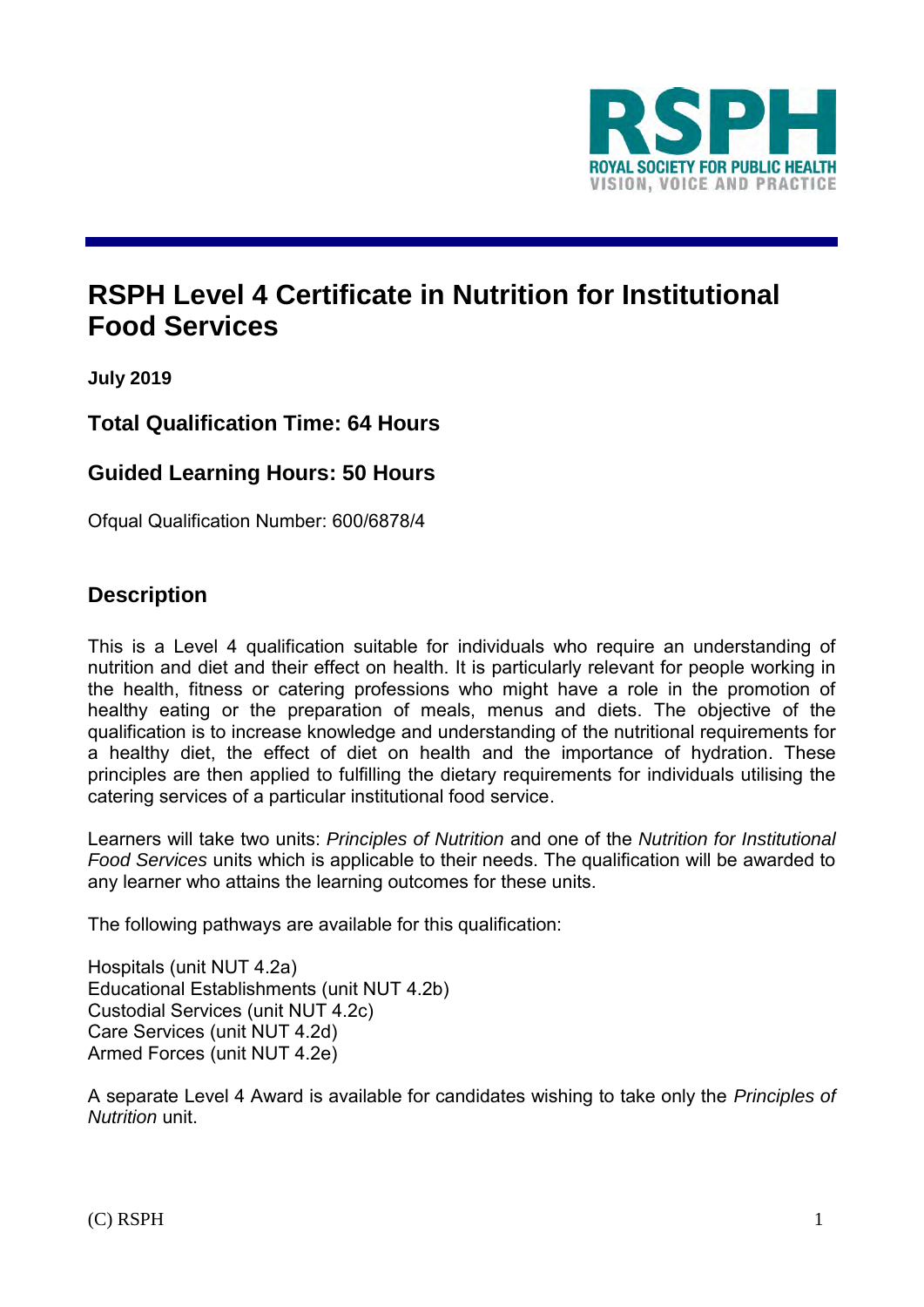## **Page**

| Unit NUT 4.1: Principles of Nutrition<br>Unit NUT 4.2a: Nutrition for Institutional Food Services (Hospitals)<br>Unit NUT 4.2b: Nutrition for Institutional Food Services (Educational | 3<br>6<br>8    |
|----------------------------------------------------------------------------------------------------------------------------------------------------------------------------------------|----------------|
| Establishments)<br>Unit NUT 4.2c: Nutrition for Institutional Food Services (Custodial<br>Services)                                                                                    | 10             |
| Unit NUT 4.2d: Nutrition for Institutional Food Services (Care<br>Services)                                                                                                            | 12             |
| Unit NUT 4.2e: Nutrition for Institutional Food Services (Armed<br>Forces)                                                                                                             | 14             |
| <b>Learner Guidance</b>                                                                                                                                                                | 16             |
| <b>Recommended Reading</b><br><b>Useful Websites</b><br><b>Recommended Prior Learning</b>                                                                                              | 16<br>16<br>16 |
| <b>Centre Guidance</b>                                                                                                                                                                 | 16             |
| Registration of Candidates and Submission of Internally Assessed<br><b>Work</b>                                                                                                        | 16             |
| Assessment                                                                                                                                                                             | 17             |
| Credit accumulation and transfer                                                                                                                                                       | 17             |
| <b>Exemptions</b>                                                                                                                                                                      | 17             |
| <b>Restrictions on Candidate Entry</b>                                                                                                                                                 | 17             |
| <b>National Occupational Standards</b><br><b>Special Needs</b>                                                                                                                         | 17<br>18       |
| Recommended Qualifications and Experience of Tutors                                                                                                                                    | 18             |
| <b>Progression Opportunities</b>                                                                                                                                                       | 18             |
| How to apply to offer this qualification                                                                                                                                               | 18             |
| <b>Contact Information</b>                                                                                                                                                             | 18             |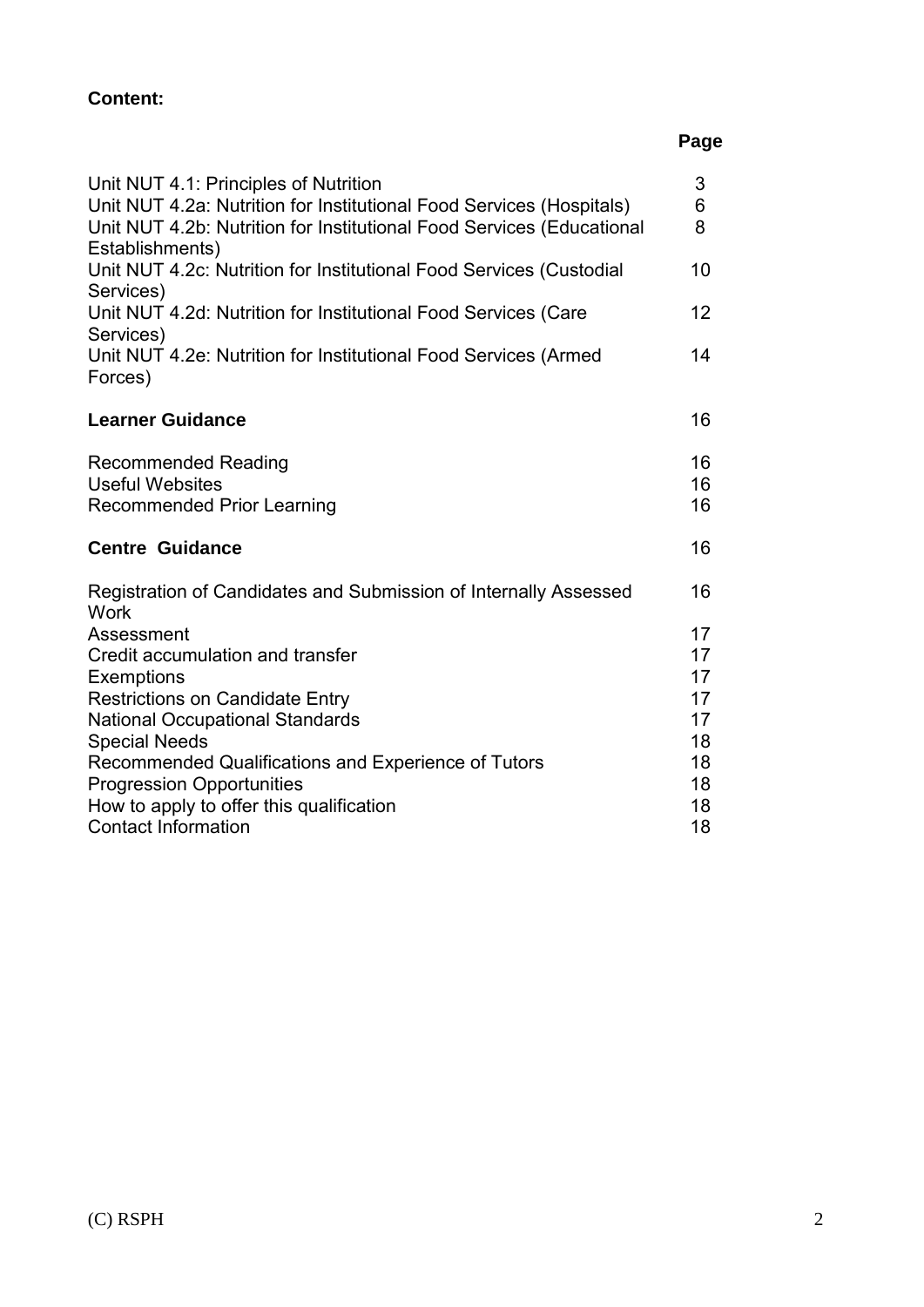# **Unit NUT 4.1: Principles of Nutrition**

Credit Value: 7 Guided Learning Hours: 30 Level: 4 Unit reference number: J/504/4245

#### **Learning Outcomes and Assessment Criteria**

- **1 Understand the sources, functions and uses of macro and micro nutrients,** *by being able to:*
- 1.1 Identify dietary sources of macro and micro nutrients
- 1.2 Explain the physiological functions of macro and micro nutrients

#### **2 Understand the energy, nutrient and hydration requirements of individuals throughout life,** *by being able to:*

- 2.1 Explain the components of energy consumption and expenditure
- 2.2 Explain the energy, hydration and nutrient requirements at different lifetime stages
- 2.3 Outline factors that affect energy, nutrient and hydration requirements of individuals in relation to social, cultural, religious and ethnic groups

#### 3 **Understand the effects of diet on health**, *by being able to:*

- 3.1 Describe the relationship between diet and disease
- 3.2 Describe possible dietary influences for different groups
- 4 **Understand legislation as it relates to labelling and advertising of foods**, *by being able to:*
- 4.1 Assess how food labels conform to legislative requirements
- 4.2 Outline the legal requirements in relation to health claims and nutrition claims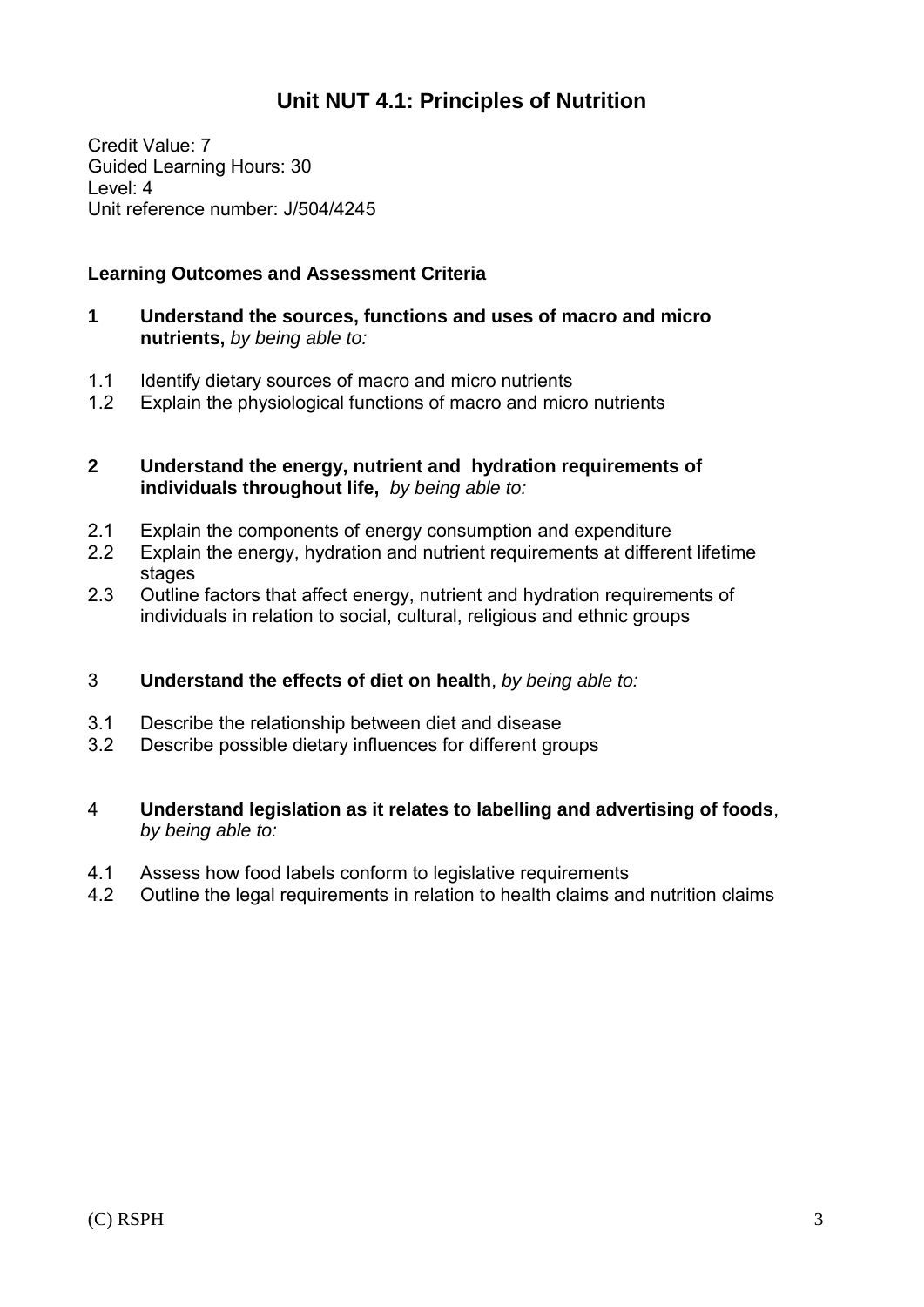#### **1 Sources, functions and uses of macro and micro nutrients**

- 1.1 *Dietary sources of macro and micro nutrients*: *Carbohydrates*: simple and complex sugars; starches; non-starch polysaccharides; food sources. *Protein*: essential (indispensible) and non-essential amino acids; biological value; complementation; food sources. *Fats*: saturated, monounsaturated and polyunsaturated; omega 3; trans-fats; food sources. *Vitamins*: water soluble (B vitamin group to include B1, B2, B6, B12, Folate and Vitamin C) and fat-soluble (Vitamins A, D, E, K) food sources; losses; fortification and supplementation. *Minerals*: mineral elements (Iron, Calcium, Phosphorus, Sodium, Potassium, Zinc, Chloride, Magnesium, Selenium, Fluoride); food sources; fortification and supplementation.
- 1.2 *Physiological functions of macro and micro nutrients*: *Carbohydrates*: as energy source; role of dietary fibre. *Protein*: growth and maintenance; as a source of energy. *Fats*: as energy source; source of fat-soluble vitamins; role of cholesterol and triglycerides; essential fatty acids. *Vitamins*: physiological roles; antioxidants. *Minerals* physiological roles; structural roles.

2 **Hydration, dietary requirements and food choices of individuals throughout life**

2.1 *Components of energy consumption and expenditure:* 

Units of energy content of food (calories, joules, kilocalories, kilojoules); energy sources, e.g. fats, carbohydrates, proteins, alcohol; contribution of these to energy consumption; indicators of energy consumption and expenditure such as body composition, body weight, skin fold measurements, Body Mass Index (BMI).

*Energy expenditure;* basal metabolic rate, energy used in different activities such as running, walking, cycling, swimming; energy expenditure of different occupations.

2.2 *Energy, hydration and nutrient requirements at different lifetime stages*: Energy requirement across the lifespan (babies, toddlers, children, adolescents, adults, pregnancy, breast feeding, older age). Hydration requirements across the lifespan (babies, toddlers, children, adolescents, adults, pregnancy, breast feeding, older age). Nutrient requirements across the lifespan (babies, toddlers, children, adolescents, adults, pregnancy, breast feeding, older age). Effect of alcohol on hydration. Use of Dietary Reference Values to measure nutrient requirements taking into account current guidance and to include the Eatwell Plate.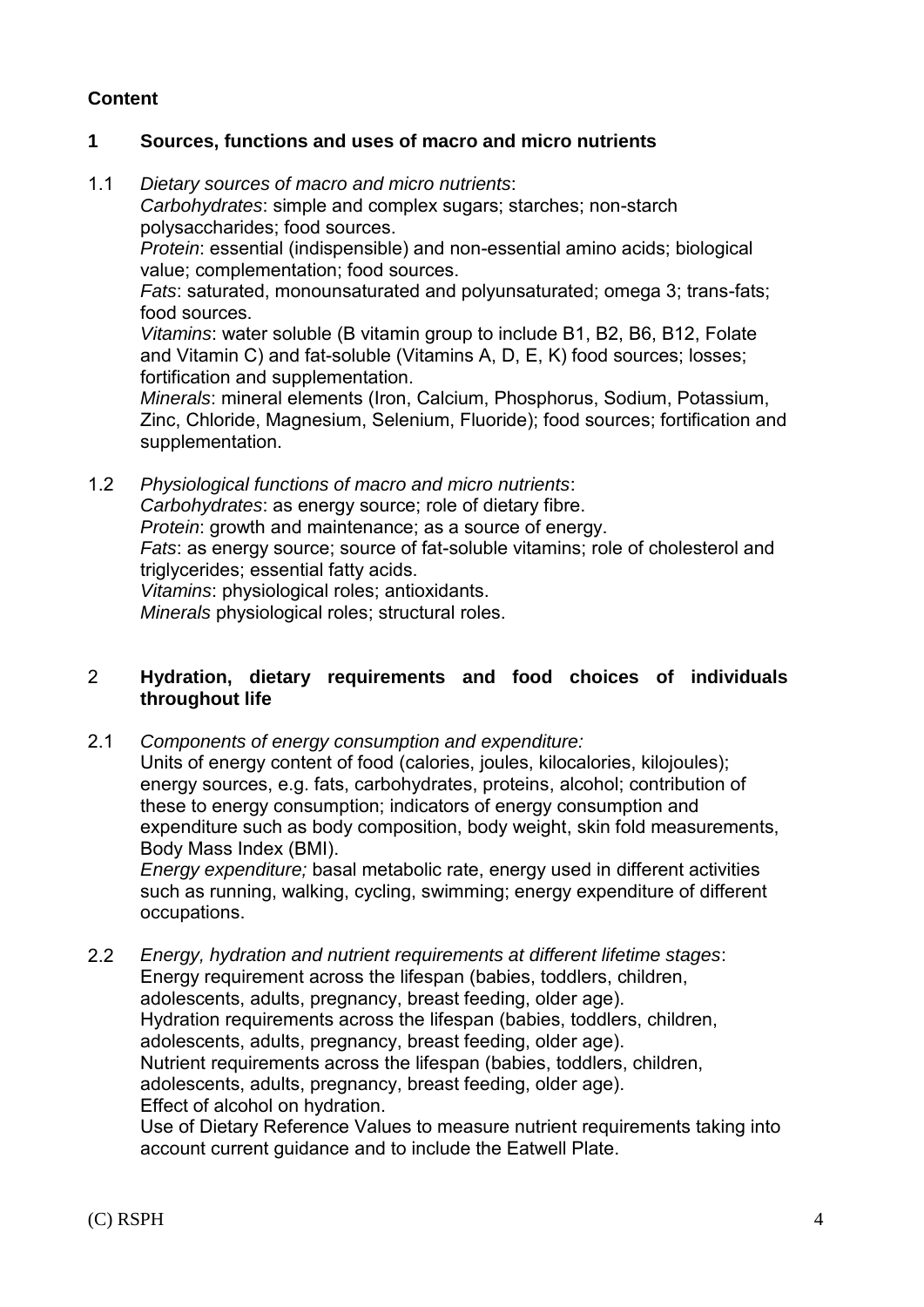2.3 *Factors that affect nutrient requirements in relation to social, cultural, religious and ethnic groups:* factors affecting requirements of individuals such as level of activity, metabolic rate, health status; requirements of communities; lifestyle choices: vegetarian and vegan; religious groups (including Hindu, Muslim and Jewish); effect of food preparation methods on nutrient content of meals..

#### 3 **Effects of diet on health**

3.1 *Relationship between diet and disease*: Diseases to include *Dental caries:* roles of sugars and acids.

*Coronary heart disease and hypertension:* roles of fats, salt, antioxidants and obesity.

*Obesity and Type 2 diabetes:* roles of carbohydrate, saturated fat and weight loss.

*Under nutrition:* anaemia due to iron deficiency or lack of Vitamin B12; rickets due to lack of Vitamin D and calcium; severe weight loss due to lack of calories.

*Cancer:* roles of antioxidants, fibre, salt and alcohol.

*Food sensitivity:* such as coeliac disease, nut allergy and milk intolerances.

3.2 *Possible dietary influences for different groups:* 

*Dietary habits*: e.g. meal patterns, snacking, personal tastes, food availability *Economic*: e.g. cost of food, access to shops; food supply, eg seasonal variation

*Socio-cultural*: e.g. beliefs, socialisation, food rituals, role of food in families and communities, vegan, vegetarian, Hindu, Muslim, Jewish *Education*:, e.g. public health, health education, marketing and labelling; role of health professionals

#### 4 **Legislation as it relates to labelling and advertising of foods**

- 4.1 *Food labelling requirements:* Assessment of food labels with respect to legislative requirements; front of pack labelling, guidance and voluntary information.
- 4.2 *Legal requirements in relation to health claims and nutrition claims:* Current regulations, guidance, prohibited claims.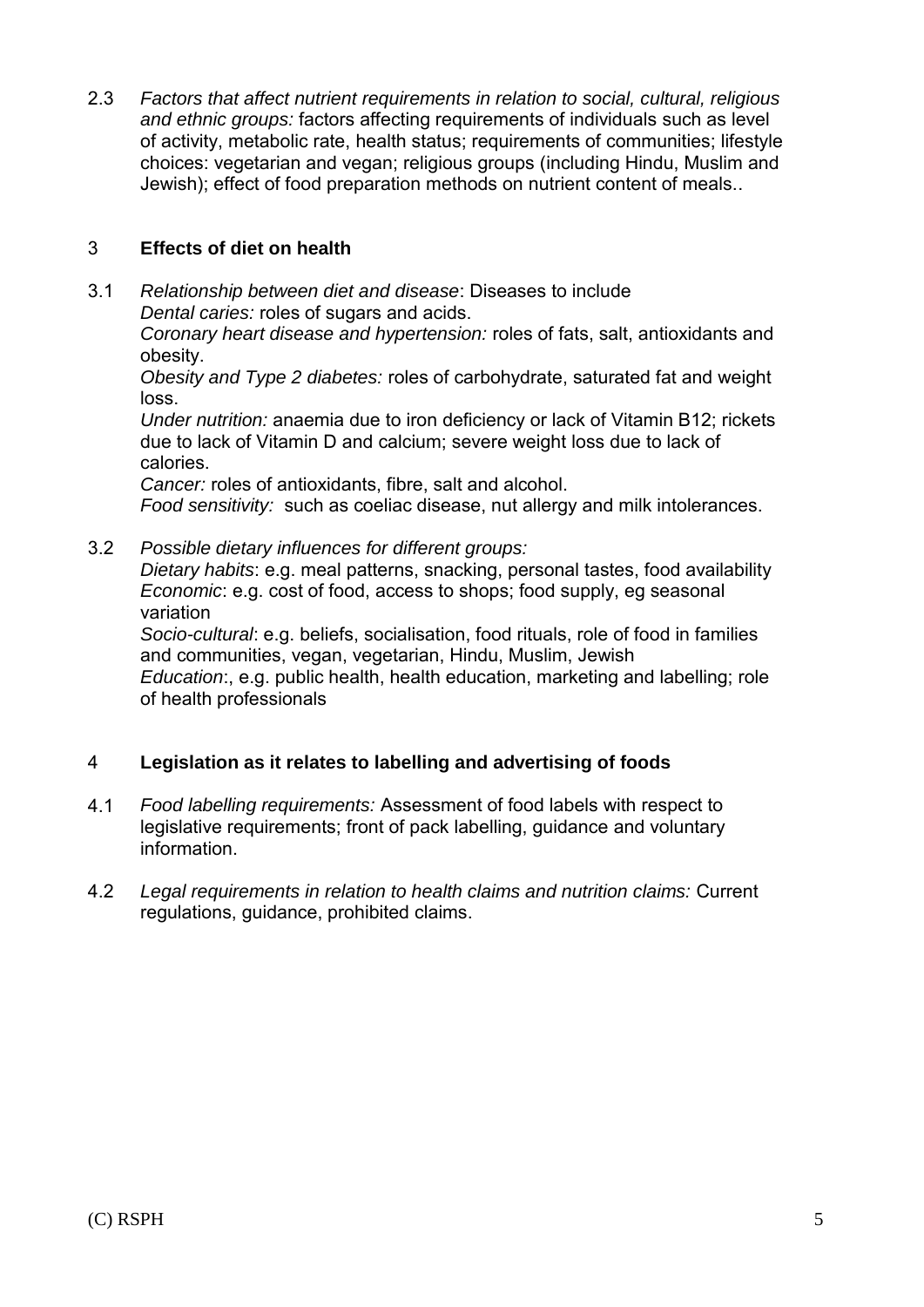# **Unit NUT 4.2a: Nutrition for Institutional Food Services (Hospitals)**

Credit Value: 6 Guided Learning Hours: 15 Level: 4 Unit reference number: J/504/4262

This unit is relevant to individuals working in the catering service of hospitals or who work for an external provider of catering and / or nutritional services to hospitals.

#### **Learning Outcomes and Assessment Criteria**

- **1 Understand the different nutritional requirements of the groups relying on the catering service operated by hospitals** *by being able to:*
- 1.1 Outline the varying nutritional requirements of individuals using catering services operated by hospitals
- 1.2 Explain the nutritional principles to be used in menu design by catering services operating in hospitals
- 1.3 Design menus appropriate to the catering service operated by hospitals

#### **2 Understand current requirements relating to the provision of meals by hospitals,** *by being able to:*

- 2.1 Outline the legislative requirements and/or guidelines in relation to nutrition and hydration for hospitals
- 2.2 Explain methods by which the legislative requirements and/or guidelines may be met

#### 3 **Know how to develop the expertise requirements of staff in the catering service operated by hospitals**, *by being able to:*

- 3.1 Explain how the current levels of staff knowledge and expertise may be assessed
- 3.2 Develop a training course appropriate to the needs of staff
- 3.3 Review the effectiveness of the staff training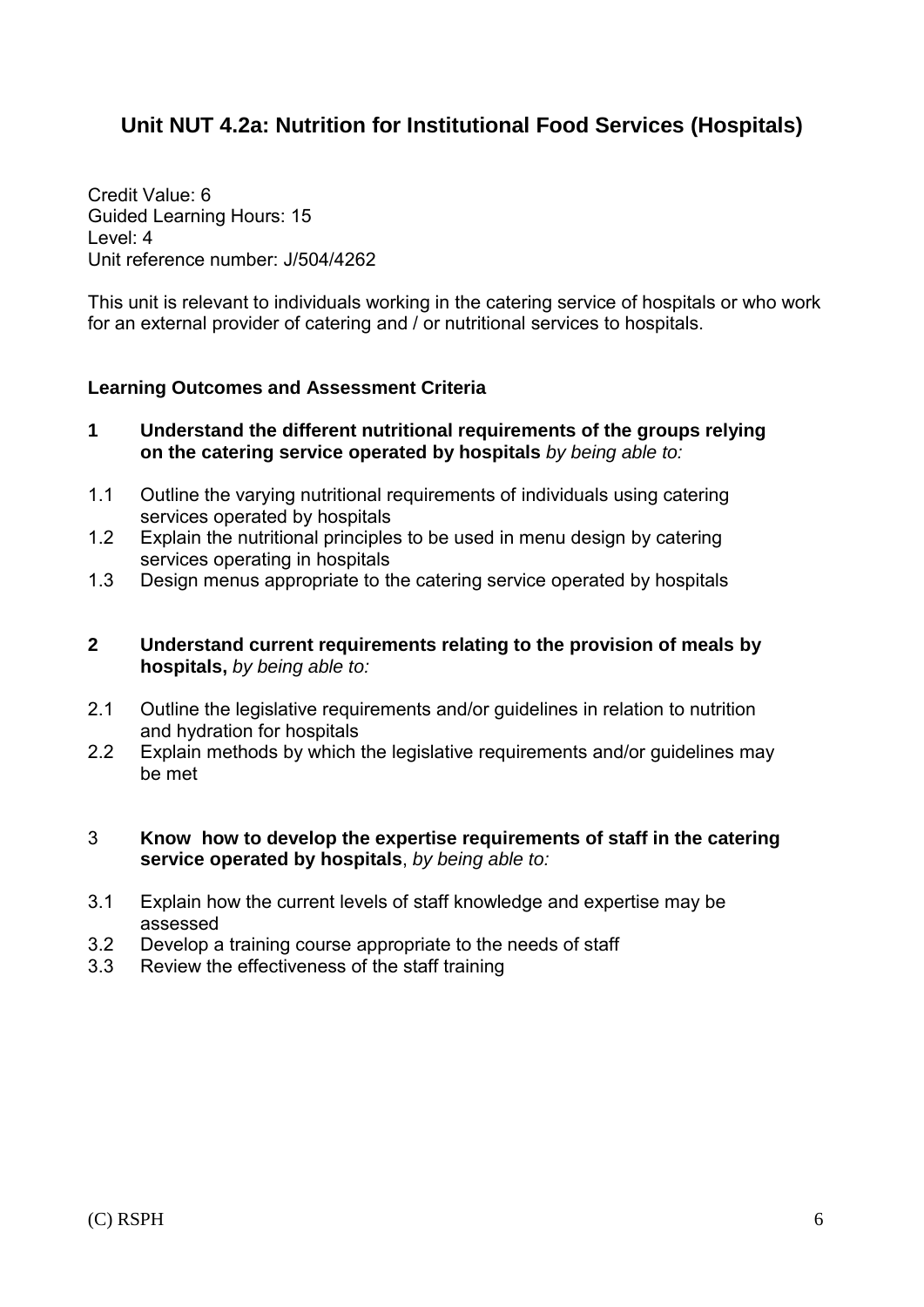- **1 Different nutritional requirements of the groups relying on the catering service operated by hospitals**
- 1.1 *Varying nutritional requirements of individuals* : Varying nutritional requirements of users of hospital catering services
- 1.2 *Nutritional principles to be used in menu design*: Nutritional principles specifically associated with hospitals in relation to nutrient and hydration requirements and provision.
- 1.3 *Menus appropriate to hospital catering services:* Menus suitable for the specific requirements of different groups.

#### 2 **Current requirements related to the provision of meals by hospitals**

- 2.1 *Legislative requirements and/or guidelines in relation to nutrition and hydration for hospitals:* Current and proposed legislation and guidance; budgetary constraints.
- 2.2 *Methods by which the legislative requirements and/or guidelines may be met*: Policies and procedures; reviews; audit.

#### 3 **How to develop the expertise requirements of staff in the catering service operated by hospitals**

- 3.1 *How current levels of staff knowledge and expertise may be assessed:*  Training needs analysis, questioning of staff, questionnaires, examination of CVs, observation.
- 3.2 *Training course appropriate to needs of staff*: Content, physical resources, elearning, workshops, shadowing, delivery team, use of consultants, course assessment.
- 3.3 *Effectiveness of the staff training:* Feedback, practices, observation.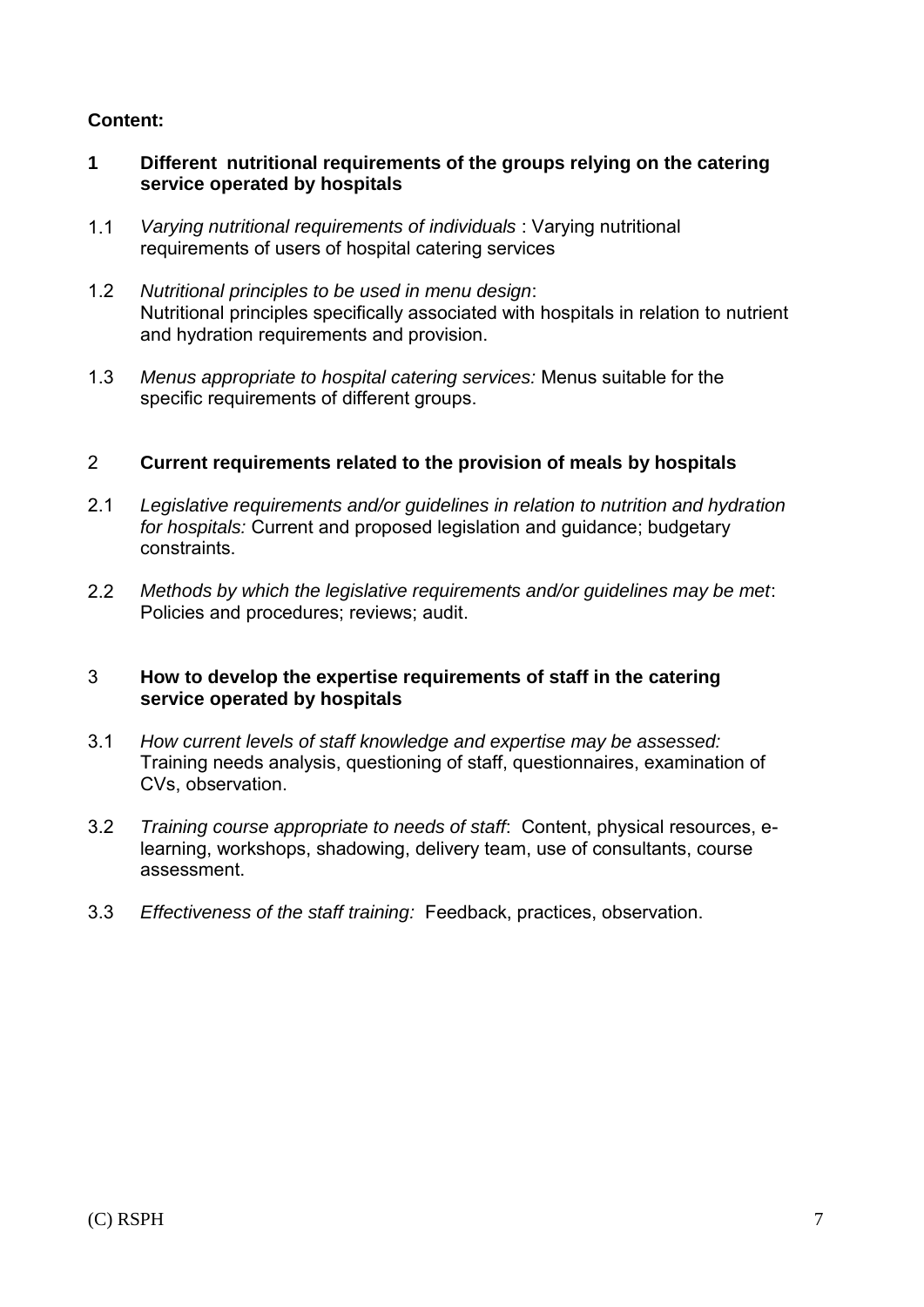## **Unit NUT 4.2b: Nutrition for Institutional Food Services (Educational Establishments)**

Credit Value: 6 Guided Learning Hours: 15 Level: 4 Unit reference number: L/504/4263

This unit is relevant to individuals working in the catering service of schools, nurseries or academies or who work for an external provider of catering and / or nutritional services to these establishments.

#### **Learning Outcomes and Assessment Criteria**

- **1 Understand the different nutritional requirements of the groups relying on the catering service operated by educational establishments** *by being able to:*
- 1.1 Outline the varying nutritional requirements of individuals using catering services operated by educational establishments
- 1.2 Explain the nutritional principles to be used in menu design by catering services operating in educational establishments
- 1.3 Design menus appropriate to the catering service operated by educational establishments

#### **2 Understand current requirements relating to the provision of meals by educational establishments,** *by being able to:*

- 2.1 Outline the legislative requirements and/or guidelines in relation to nutrition and hydration for educational establishments
- 2.2 Explain methods by which the legislative requirements and/or guidelines may be met

#### 3 **Know how to develop the expertise requirements of staff in the catering service operated by educational establishments**, *by being able to:*

- 3.1 Explain how the current levels of staff knowledge and expertise may be assessed
- 3.2 Develop a training course appropriate to the needs of staff
- 3.3 Review the effectiveness of the staff training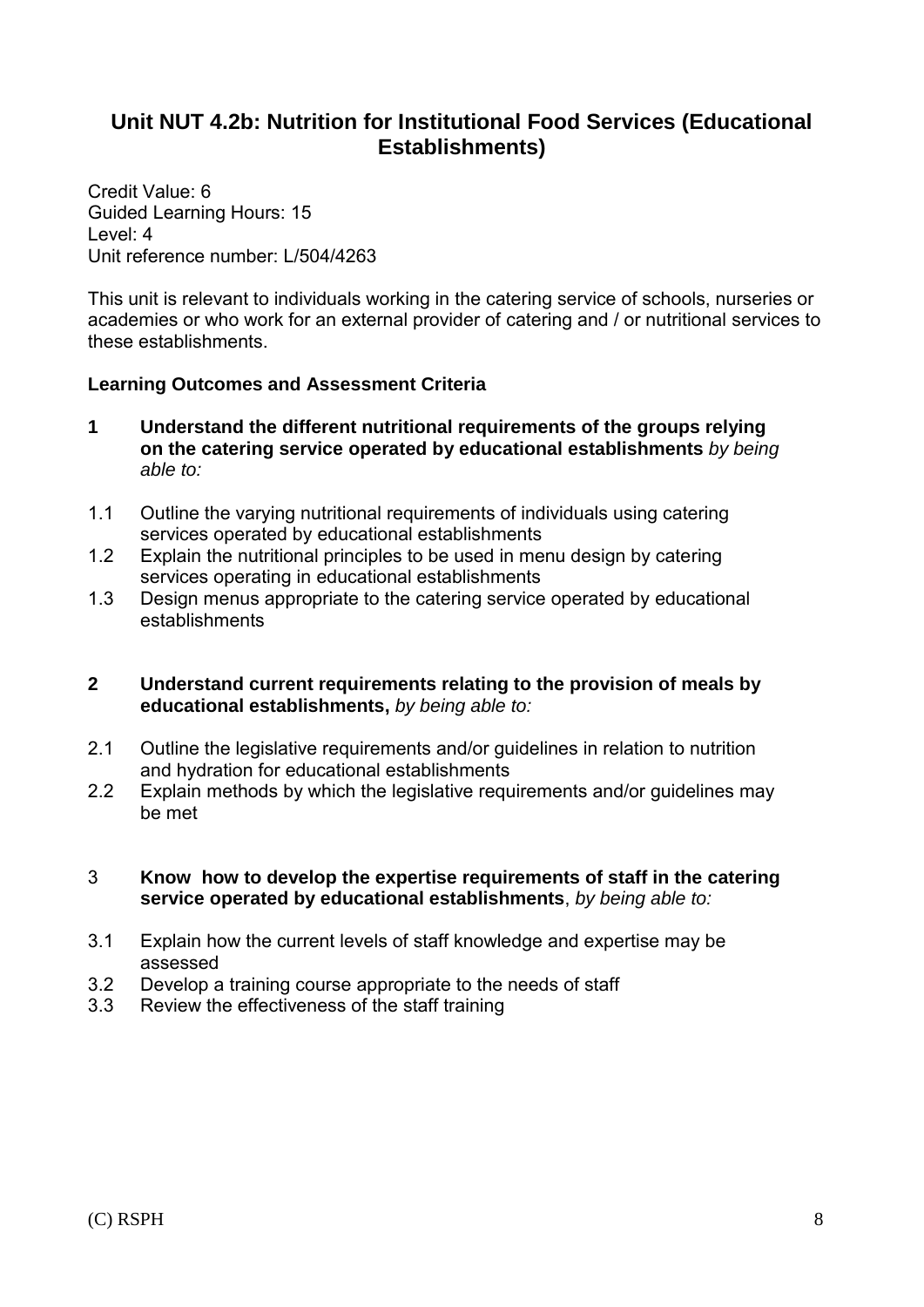- **1 Different nutritional requirements of the groups relying on the catering service operated by educational establishments**
- 1.1 *Varying nutritional requirements of individuals* : Varying nutritional requirements of users of catering services in educational establishments
- 1.2 *Nutritional principles to be used in menu design*: Nutritional principles specifically associated with educational establishments in relation to nutrient and hydration requirements and provision.
- 1.3 *Menus appropriate to catering services in educational establishments:* Menus suitable for the specific requirements of different groups.

#### 2 **Current requirements related to the provision of meals by educational establishments**

- 2.1 *Legislative requirements and/or guidelines in relation to nutrition and hydration for educational establishments:* Current and proposed legislation and guidance; budgetary constraints.
- 2.2 *Methods by which the legislative requirements and/or guidelines may be met*: Policies and procedures; reviews; audit.

#### 3 **How to develop the expertise requirements of staff in the catering service operated by educational establishments**

- 3.1 *How current levels of staff knowledge and expertise may be assessed:*  Training needs analysis, questioning of staff, questionnaires, examination of CVs, observation.
- 3.2 *Training course appropriate to needs of staff*: Content, physical resources, elearning, workshops, shadowing, delivery team, use of consultants, course assessment.
- 3.3 *Effectiveness of the staff training:* Feedback, practices, observation.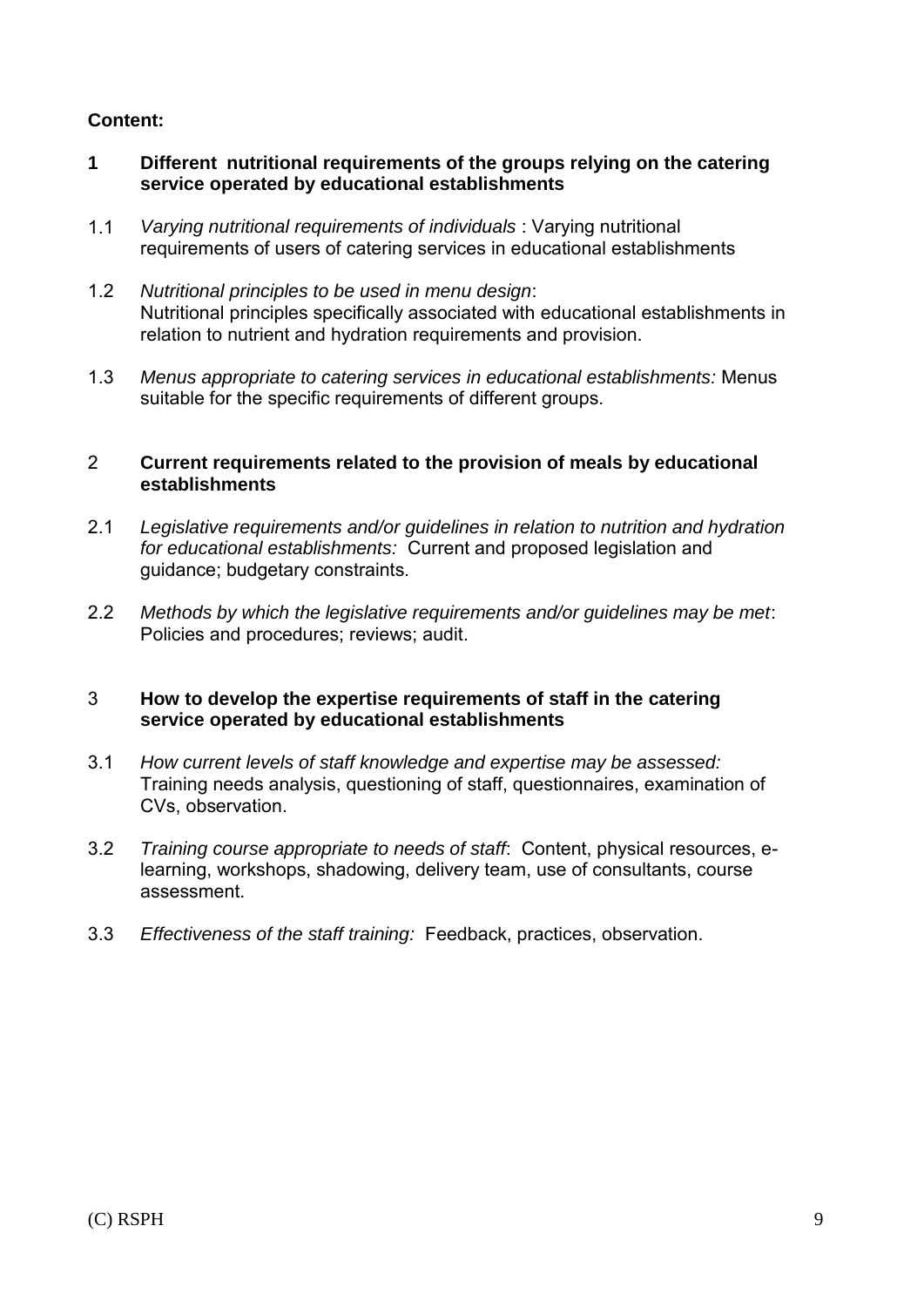## **Unit NUT 4.2c: Nutrition for Institutional Food Services (Custodial Services)**

Credit Value: 6 Guided Learning Hours: 15 Level: 4 Unit reference number: R/504/4264

This unit is relevant to individuals working in the catering service of prisons, young offender institutions, remand centres or immigration detention centres or who work for an external provider of catering and / or nutritional services to these establishments.

#### **Learning Outcomes and Assessment Criteria**

- **1 Understand the different nutritional requirements of the groups relying on the catering service operated by custodial establishments** *by being able to:*
- 1.1 Outline the varying nutritional requirements of individuals using catering services operated by custodial establishments
- 1.2 Explain the nutritional principles to be used in menu design by catering services operating in custodial establishments
- 1.3 Design menus appropriate to the catering service operated by custodial establishments
- **2 Understand current requirements relating to the provision of meals by custodial establishments,** *by being able to:*
- 2.1 Outline the legislative requirements and/or guidelines in relation to nutrition and hydration for custodial establishments
- 2.2 Explain methods by which the legislative requirements and/or guidelines may be met

#### 3 **Know how to develop the expertise requirements of staff in the catering service operated by custodial establishments**, *by being able to:*

- 3.1 Explain how the current levels of staff knowledge and expertise may be assessed
- 3.2 Develop a training course appropriate to the needs of staff
- 3.3 Review the effectiveness of the staff training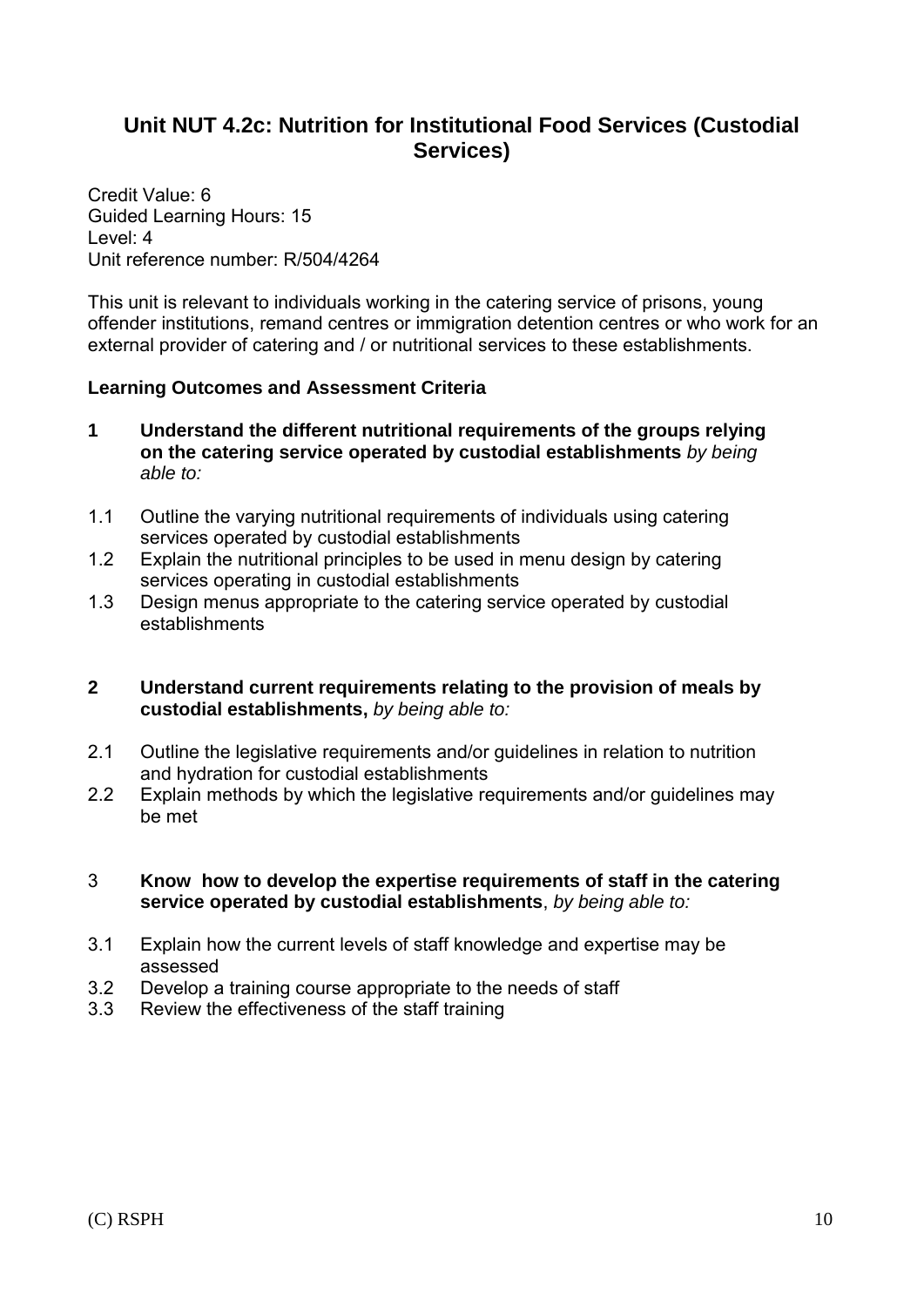- **1 Different nutritional requirements of the groups relying on the catering service operated by custodial establishments**
- 1.1 *Varying nutritional requirements of individuals* : Varying nutritional requirements of users of catering services in custodial establishments
- 1.2 *Nutritional principles to be used in menu design*: Nutritional principles specifically associated with custodial establishments in relation to nutrient and hydration requirements and provision.
- 1.3 *Menus appropriate to catering services in custodial establishments:* Menus suitable for the specific requirements of different groups.

#### 2 **Current requirements related to the provision of meals by custodial establishments**

- 2.1 *Legislative requirements and/or guidelines in relation to nutrition and hydration for custodial establishments:* Current and proposed legislation and guidance; budgetary constraints.
- 2.2 *Methods by which the legislative requirements and/or guidelines may be met*: Policies and procedures; reviews; audit.

#### 3 **How to develop the expertise requirements of staff in the catering service operated by custodial establishments**

- 3.1 *How current levels of staff knowledge and expertise may be assessed:*  Training needs analysis, questioning of staff, questionnaires, examination of CVs, observation.
- 3.2 *Training course appropriate to needs of staff*: Content, physical resources, elearning, workshops, shadowing, delivery team, use of consultants, course assessment.
- 3.3 *Effectiveness of the staff training:* Feedback, practices, observation.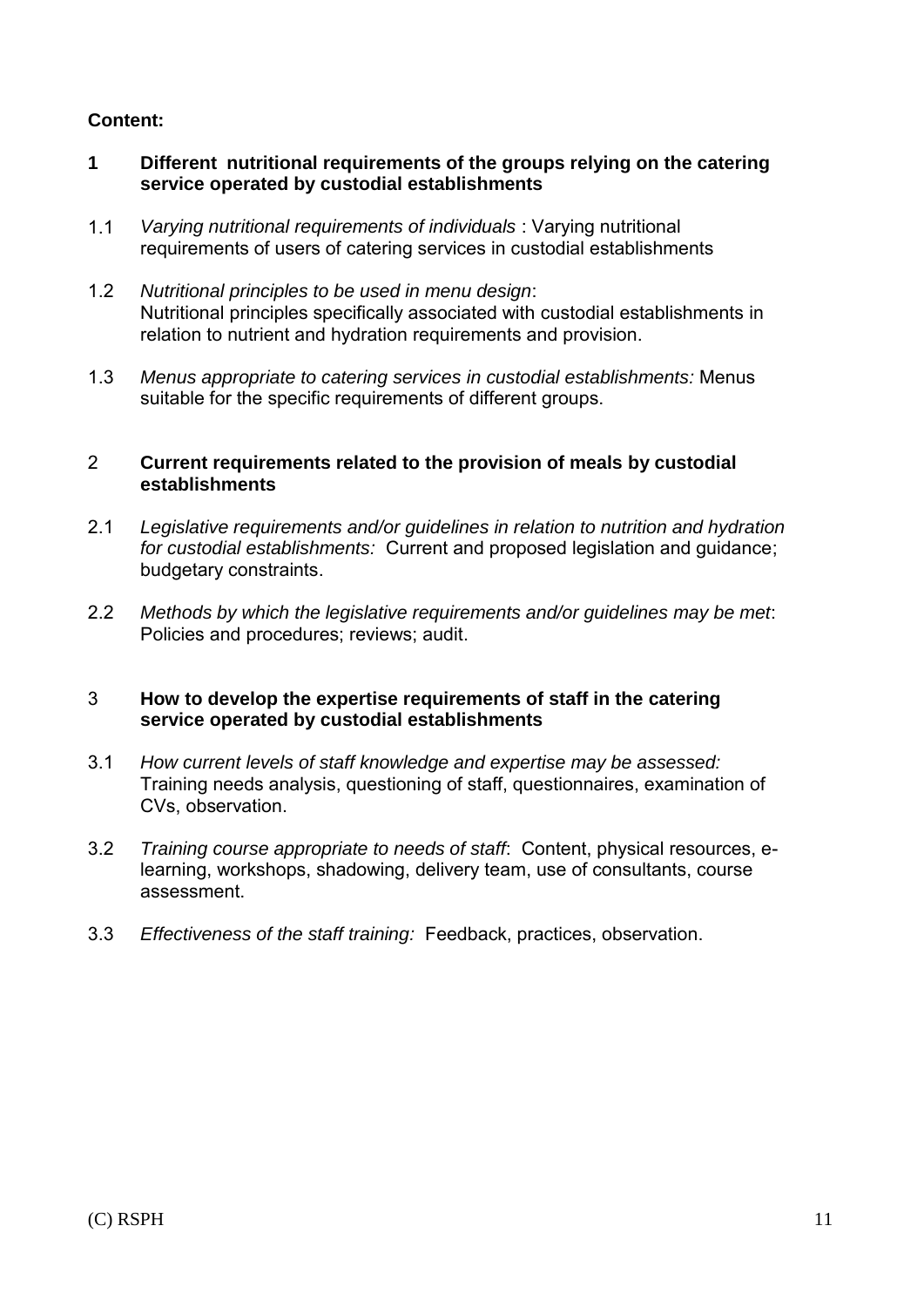# **Unit NUT 4.2d: Nutrition for Institutional Food Services (Care Services)**

Credit Value: 6 Guided Learning Hours: 15 Level: 4 Unit reference number: Y/504/4265

This unit is relevant to individuals working in the catering service of care service establishments such as residential or day care services, drop-in centres, lunch clubs, night shelters and related establishments or who work for an external provider of catering and / or nutritional services to these establishments.

#### **Learning Outcomes and Assessment Criteria**

- **1 Understand the different nutritional requirements of the groups relying on the catering service operated by care service establishments** *by being able to:*
- 1.1 Outline the varying nutritional requirements of individuals using catering services operated by care service establishments
- 1.2 Explain the nutritional principles to be used in menu design by catering services operating in care service establishments
- 1.3 Design menus appropriate to the catering service operated by care service establishments
- **2 Understand current requirements relating to the provision of meals by care service establishments,** *by being able to:*
- 2.1 Outline the legislative requirements and/or guidelines in relation to nutrition and hydration for care service establishments
- 2.2 Explain methods by which the legislative requirements and/or guidelines may be met
- 3 **Know how to develop the expertise requirements of staff in the catering service operated by care service establishments** , *by being able to:*
- 3.1 Explain how the current levels of staff knowledge and expertise may be assessed
- 3.2 Develop a training course appropriate to the needs of staff
- 3.3 Review the effectiveness of the staff training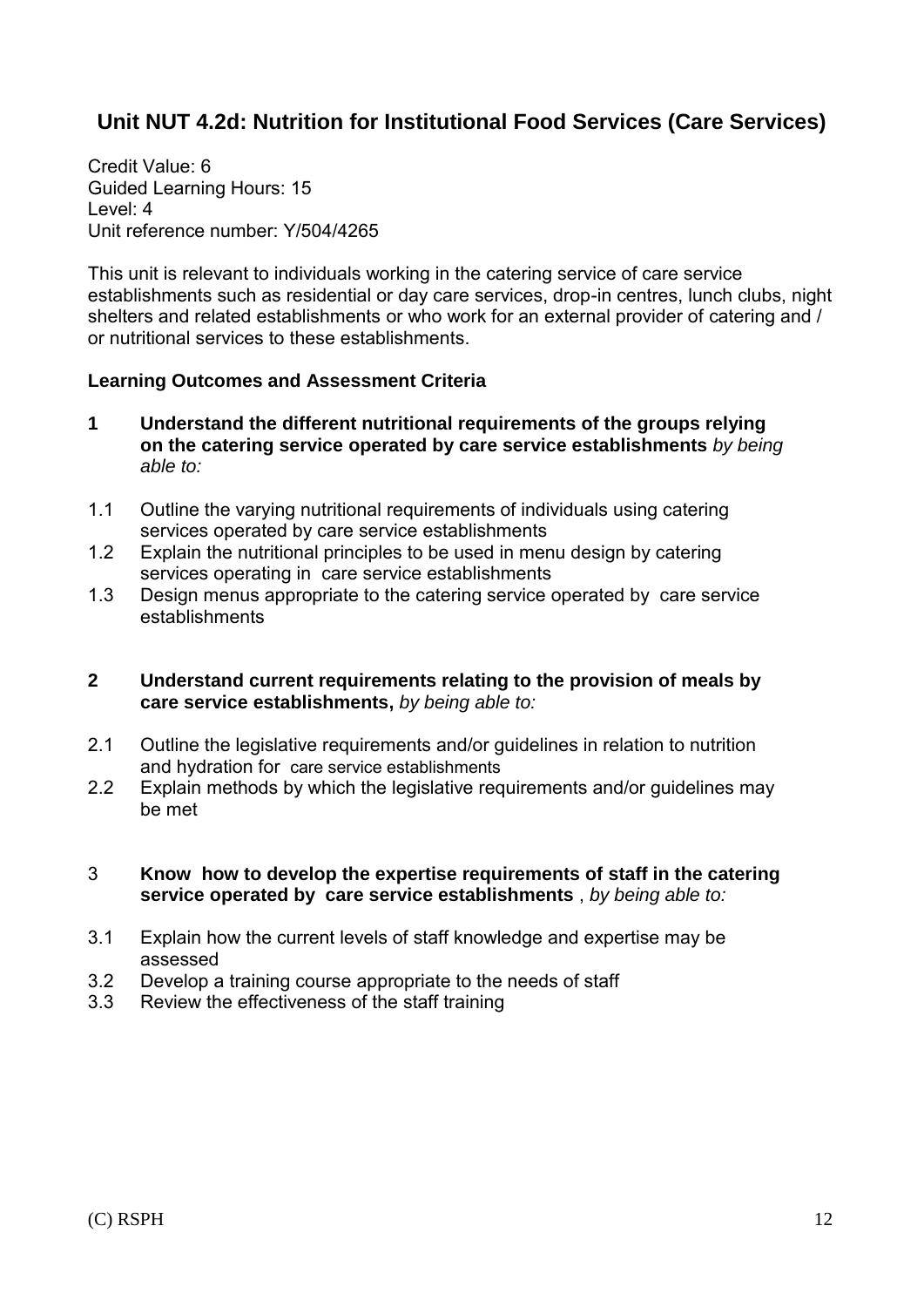#### **1 Different nutritional requirements of the groups relying on the catering service operated by care service establishments**

- 1.1 *Varying nutritional requirements of individuals* : Varying nutritional requirements of users of catering services in care service establishments
- 1.2 *Nutritional principles to be used in menu design*: Nutritional principles specifically associated with care service establishments in relation to nutrient and hydration requirements and provision.
- 1.3 *Menus appropriate to catering services in care service establishments:* Menus suitable for the specific requirements of different groups.

#### 2 **Current requirements related to the provision of meals by care service establishments**

- 2.1 *Legislative requirements and/or guidelines in relation to nutrition and hydration for care service establishments:* Current and proposed legislation and guidance; budgetary constraints.
- 2.2 *Methods by which the legislative requirements and/or guidelines may be met*: Policies and procedures; reviews; audit.

#### 3 **How to develop the expertise requirements of staff in the catering service operated by care service establishments**

- 3.1 *How current levels of staff knowledge and expertise may be assessed:*  Training needs analysis, questioning of staff, questionnaires, examination of CVs, observation.
- 3.2 *Training course appropriate to needs of staff*: Content, physical resources, elearning, workshops, shadowing, delivery team, use of consultants, course assessment.
- 3.3 *Effectiveness of the staff training:* Feedback, practices, observation.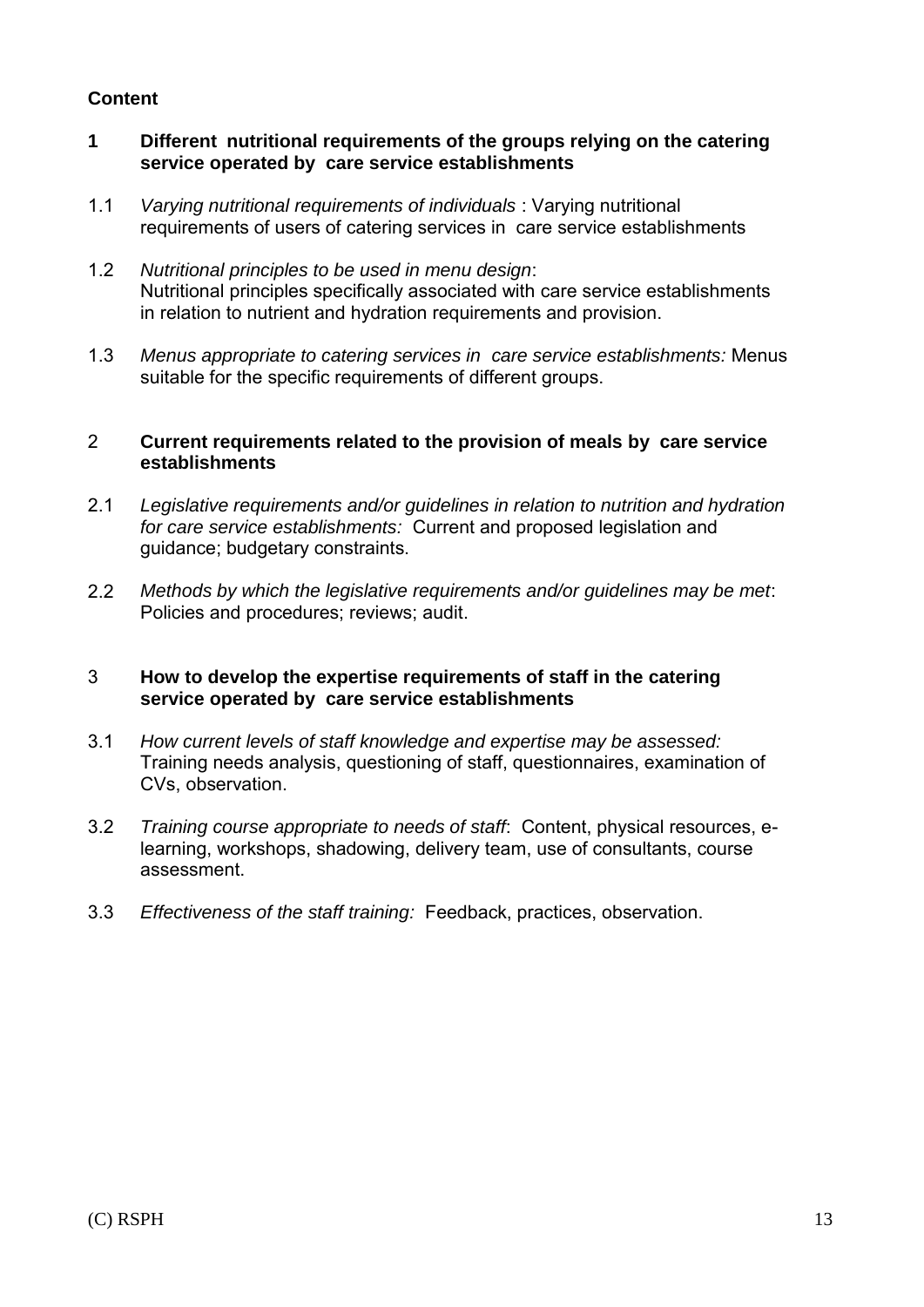# **Unit NUT 4.2e: Nutrition for Institutional Food Services (Armed Forces)**

Credit Value: 6 Guided Learning Hours: 15 Level: 4 Unit reference number: D/504/4266

This unit is relevant to individuals working in the catering service of the armed forces or who work for an external provider of catering and / or nutritional services to the armed forces.

#### **Learning Outcomes and Assessment Criteria**

- **1 Understand the different nutritional requirements of the groups relying on the catering service operated by the armed forces** *by being able to:*
- 1.1 Outline the varying nutritional requirements of individuals using catering services operated by the armed forces
- 1.2 Explain the nutritional principles to be used in menu design by catering services operating in the armed forces
- 1.3 Design menus appropriate to the catering service operated by the armed forces

#### **2 Understand current requirements relating to the provision of meals by the armed services ,** *by being able to:*

- 2.1 Outline the legislative requirements and/or guidelines in relation to nutrition and hydration for the armed forces
- 2.2 Explain methods by which the legislative requirements and/or guidelines may be met

#### 3 **Know how to develop the expertise requirements of staff in the catering service operated by the armed forces** , *by being able to:*

- 3.1 Explain how the current levels of staff knowledge and expertise may be assessed
- 3.2 Develop a training course appropriate to the needs of staff
- 3.3 Review the effectiveness of the staff training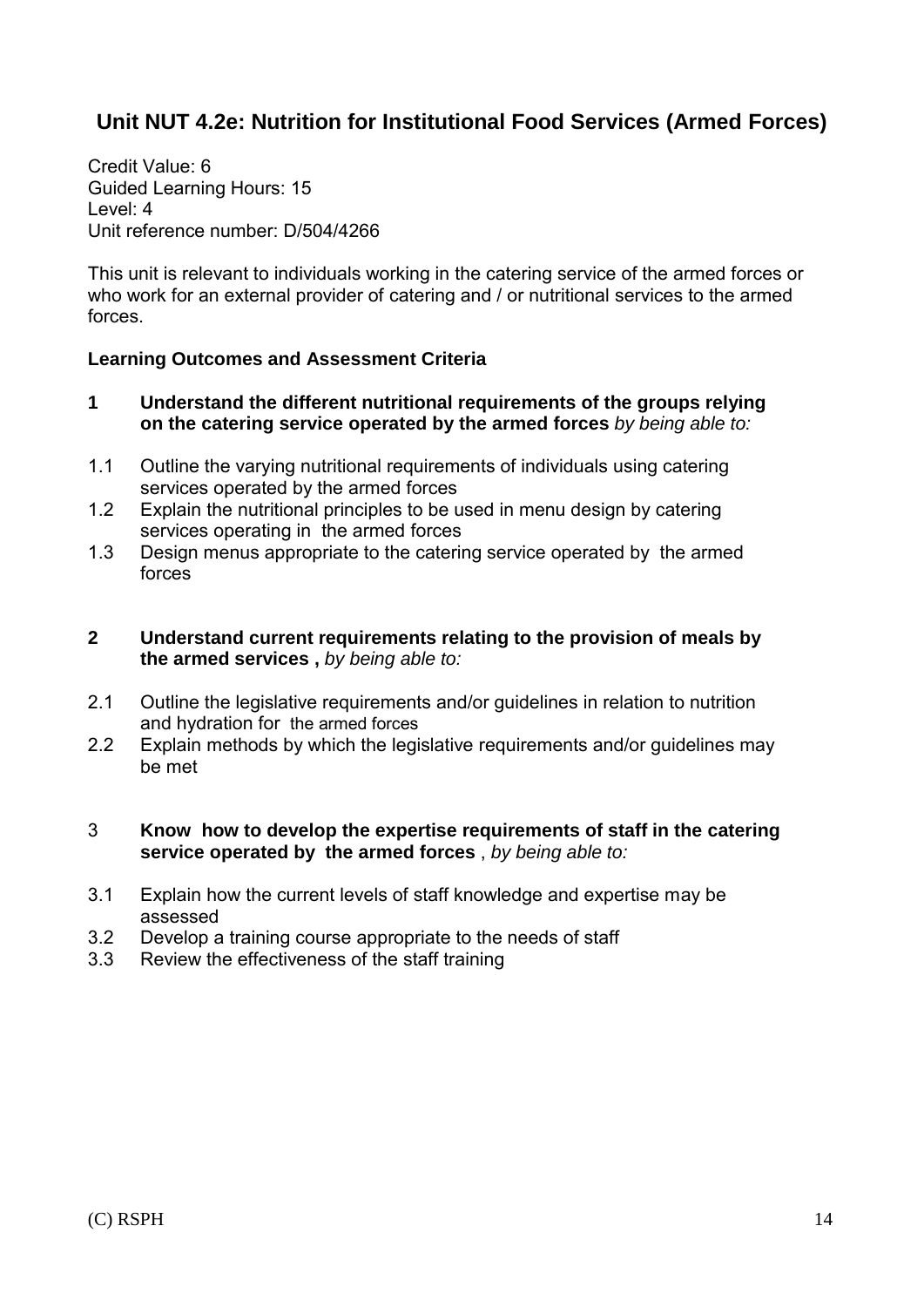#### **1 Different nutritional requirements of the groups relying on the catering service operated by the armed forces**

- 1.1 *Varying nutritional requirements of individuals* : Varying nutritional requirements of users of catering services in the armed forces
- 1.2 *Nutritional principles to be used in menu design*: Nutritional principles specifically associated with the armed forces in relation to nutrient and hydration requirements and provision.
- 1.3 *Menus appropriate to catering services in the armed forces:* Menus suitable for the specific requirements of different groups.

#### 2 **Current requirements related to the provision of meals by the armed forces**

- 2.1 *Legislative requirements and/or guidelines in relation to nutrition and hydration for* the armed forces*:* Current and proposed legislation and guidance; budgetary constraints.
- 2.2 *Methods by which the legislative requirements and/or guidelines may be met*: Policies and procedures; reviews; audit.

#### 3 **How to develop the expertise requirements of staff in the catering service operated by the armed forces**

- 3.1 *How current levels of staff knowledge and expertise may be assessed:*  Training needs analysis, questioning of staff, questionnaires, examination of CVs, observation.
- 3.2 *Training course appropriate to needs of staff*: Content, physical resources, elearning, workshops, shadowing, delivery team, use of consultants, course assessment.
- 3.3 *Effectiveness of the staff training:* Feedback, practices, observation.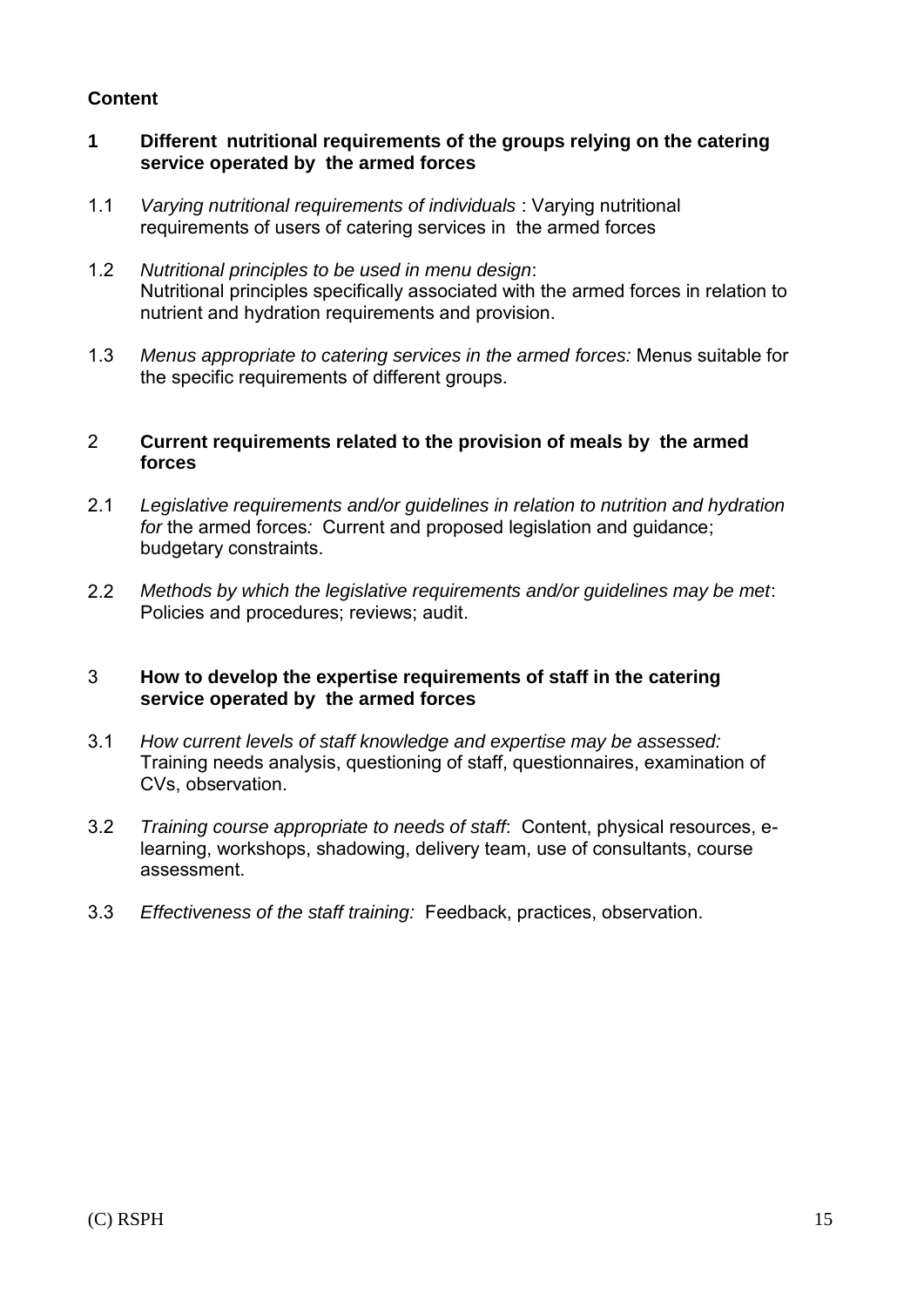### **Learner Guidance**

#### **Recommended Reading**

| Denby, N, S Baic and C Ringler (2011)<br>Nutrition for dummies 2 <sup>nd</sup> Ed.                                 | John Wiley and Sons            |
|--------------------------------------------------------------------------------------------------------------------|--------------------------------|
| Geissler, C and H Powers (2009)<br>Fundamentals of human nutrition for<br>students and practitioners in the health | <b>Elsevier</b>                |
| sciences.<br>Mann, J and S Truswell (Eds) (2012)<br>Essentials of human nutrition 4 <sup>th</sup> Ed.              | <b>Oxford University Press</b> |

#### **Useful Web-sites**

| <b>British Dietetic Association</b> | www.bda.uk.com           |
|-------------------------------------|--------------------------|
| <b>British Nutrition Foundation</b> | www.nutrition.org.uk     |
| The Nutrition Society               | www.nutritionsociety.org |

#### **Recommended prior learning**

It is recommended that candidates hold a Level 3 qualification in nutrition such as the RSPH Level 3 Award in Nutrition for Healthier Food and Special Diets or the RSPH Certificate in Nutrition and Health.

### **Centre Guidance**

#### **Registration of Candidates and Submission of Internally Assessed Work**

Candidates must be registered with RSPH and have a candidate number before any work can be submitted to RSPH for external assessment.

Candidate assignments must be internally assessed and submitted to RSPH with an *candidate assessment front sheet* (available from the centre area of the RSPH web-site www.rsph.org.uk) signed by the candidate and a completed *candidate assessment summary form* for each of the units.

All candidate work for the qualification must be completed and submitted to RSPH within one calendar year of registration (the *registration period*). In the event that candidate work is referred by the external assessor the candidate has a period of three months in which to resubmit the work, or by the end of the registration period, whichever is the shorter. An additional fee will be charged for the resubmission of assignments

In exceptional circumstances RSPH may extend the registration period for a candidate or cohort of candidates.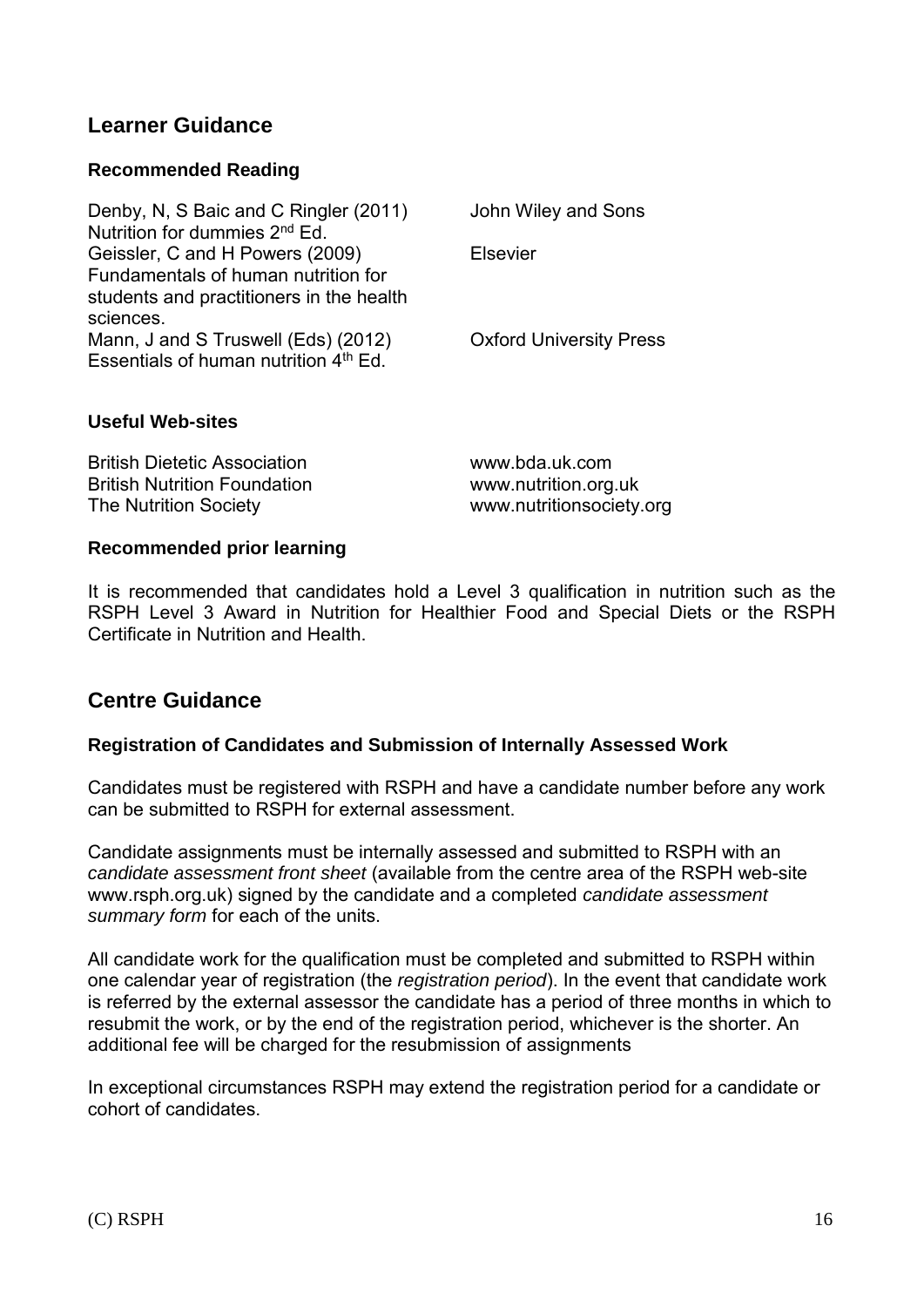#### **Assessment**

Attainment of the Learning Outcomes for each unit will be assessed by assignments. Assignments will be provided by RSPH and internally marked by the centre. Centre marks will be subject to external verification by RSPH. In order to obtain a *Pass* for each unit, candidates must be able to demonstrate that they have achieved the learning outcomes for the unit.

In order to achieve a *Pass* for the qualification, candidates must obtain a *Pass* for the mandatory unit and one of the option units.

#### **Credit accumulation and transfer**

The unit(s) comprising this qualification may also form part of other RSPH qualifications. The successfully completed units can be credited towards additional qualifications if the candidate is registered for the additional qualification within three years of achieving the unit.

#### **Exemptions**

Holders of the following qualifications are exempt from Unit 1 of this qualification provided that the qualification has been achieved within five years of registering for the L4 Certificate in Nutrition for Institutional Food Services:

RSPH L4 Advanced Diploma in Nutrition RSPH Diploma in Nutrition and Health

Holders of the following Open University unit are exempt from Learning outcomes 1 – 3 of unit 1 of this qualification provided that the unit has been achieved within five years of registering for the L4 Certificate in Nutrition for Institutional Food Services:

Open University Unit SK183 Understanding Human Nutrition

#### **Restrictions on Candidate Entry**

There are no restrictions on candidate entry.

#### **National Occupational Standards**

The qualification has been mapped to the following National Occupational Standards of Skills for Health:

**SFHCS24** Contribute to meeting the nutritional needs of babies, children and young people

**SFHCHS148** Provide information and advice to individuals on eating to maintain optimum nutritional status.